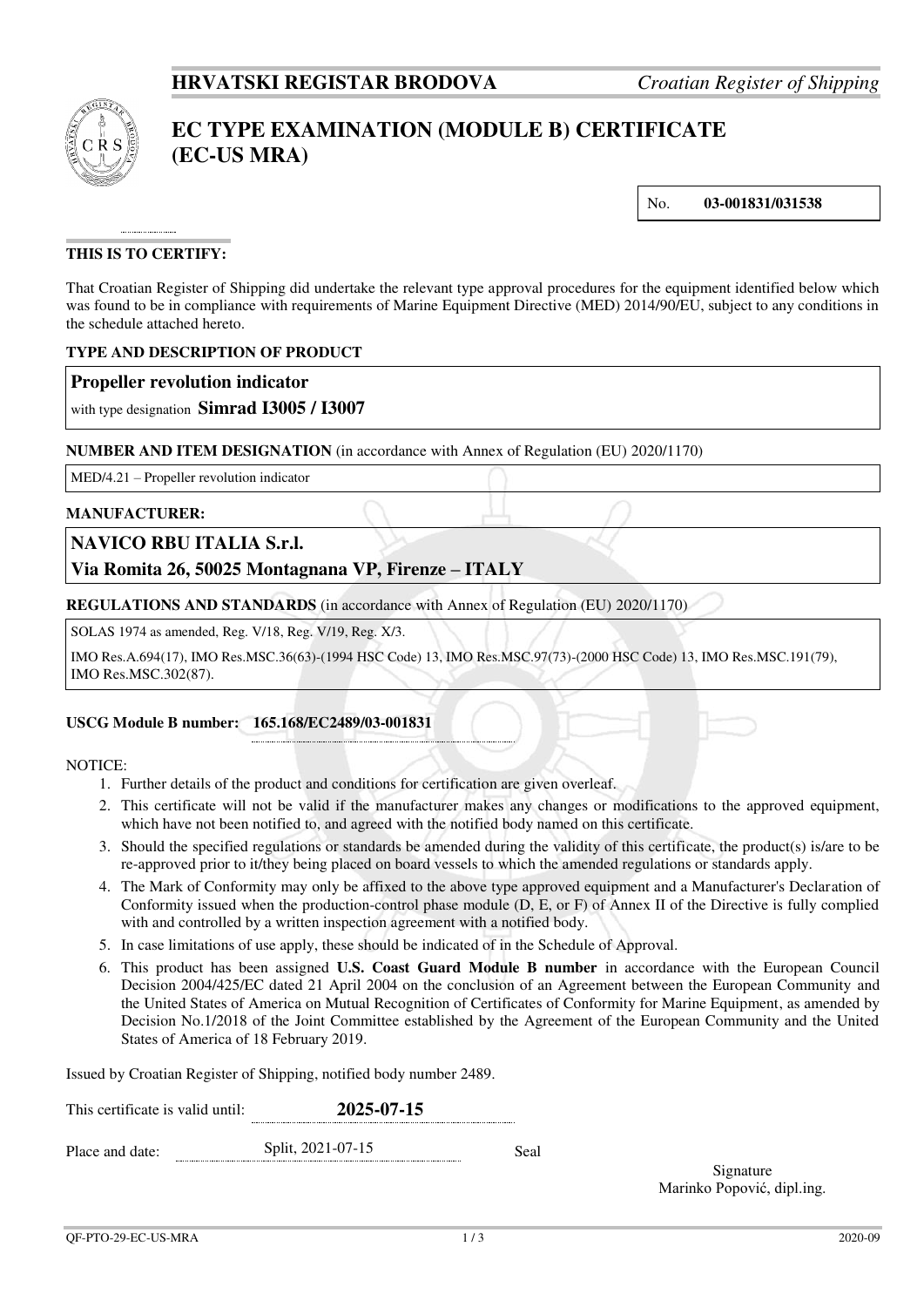## **THE SCHEDULE OF APPROVAL**

#### **1. PRODUCT DESCRIPTION**

*Simrad I3007 /I3005 Propeller revolution indicator consists of the following components:* 

|         | Item name            | Description     | Part number   | SW ver. | Location  |
|---------|----------------------|-----------------|---------------|---------|-----------|
| . .     | Display $unit - 7"$  | 13007           | 000-14126-001 | 2.0.x   | Protected |
| ◠<br>۷. | Display $unit - 5$ " | 13005           | 000-14125-001 | 2.0.x   | Protected |
| J.      | <b>Junction Box</b>  | <i>MX610JB</i>  | 000-11139-001 | 1.1 xx  | Protected |
| 4.      | <b>Junction Box</b>  | <i>MX612.IB</i> | 000-10916-001 | 1.1 xx  | Protected |

#### *Input information to the display unit may be:*

- *NMEA0183*
- *Analog (voltage, current, frequency)*
- *Digital*

#### **2. APPLICATION/LIMITATION OF USE**

*System is to be installed in a protected environment.*

#### **3. DESIGN DRAWINGS AND SPECIFICATIONS**

*SIMRAD I3007 - Installation Guide, item number – 988-12391-003 SIMRAD I3005 – Installation Guide, item number – 988-12390-003 SIMRAD I3005/I3007 – Operator Manual, item number – 988-12439-002 MX610 Junction Box - Installation Guide, item number – 988-12457-001 MX612 Junction Box - Installation Guide, item number – 988-12458-001* 

#### **4. TYPE TEST RECORDS/LABORATORY RECOGNITION STATUS**

*Environmental testing – IEC 60945(2002) including Corrigendum 1(2008); Serial interface testing – IEC 61162-1(2016) & IEC 61162-2 (1998); NMEA 2000 standard – IEC61162-3(2008); Serial interface testing – IEC 61162-450 (2011), Lightweight Ethernet; Presentation of navigation information – IEC 62288 Ed.2 (2014-07); Performance testing – ISO 22554 Ed. 2 (2015); CRS letter of approval – 2064/TSE/VB/031380 dated 2019-07-22; Serial interface testing – IEC 61162-450 Ed. 2.0 (2018); CRS letter of approval – 1474/TSE/NP/031516 dated 2021-07-13.*

#### **5. MATERIALS OR COMPONENTS REQUIRED TO BE TYPE APPROVED OR TYPE TESTED**

*This approval remains valid for subsequent minor software amendments, as allowed by the 2.0.0.x format (x=a numeral), where written details of any such modification have been submitted to and accepted by the approvals authority.*

#### **6. OTHER MATERIALS AND/OR COMPONENT**

*There are several optional units – junction boxes for a more complex display interconnections, as stated in the product description table.* 

#### **7. PRODUCTION SURVEY REQUIREMENTS**

*The I3005/I3007 display indicator shall be supplied by 24VDC in accordance with Installation Manual.* 

#### **8. ONBOARD INSTALLATION AND MAINTENANCE REQUIREMENTS**

*The installation on board shall be verified and tested according to Installation & Operation Manual.*